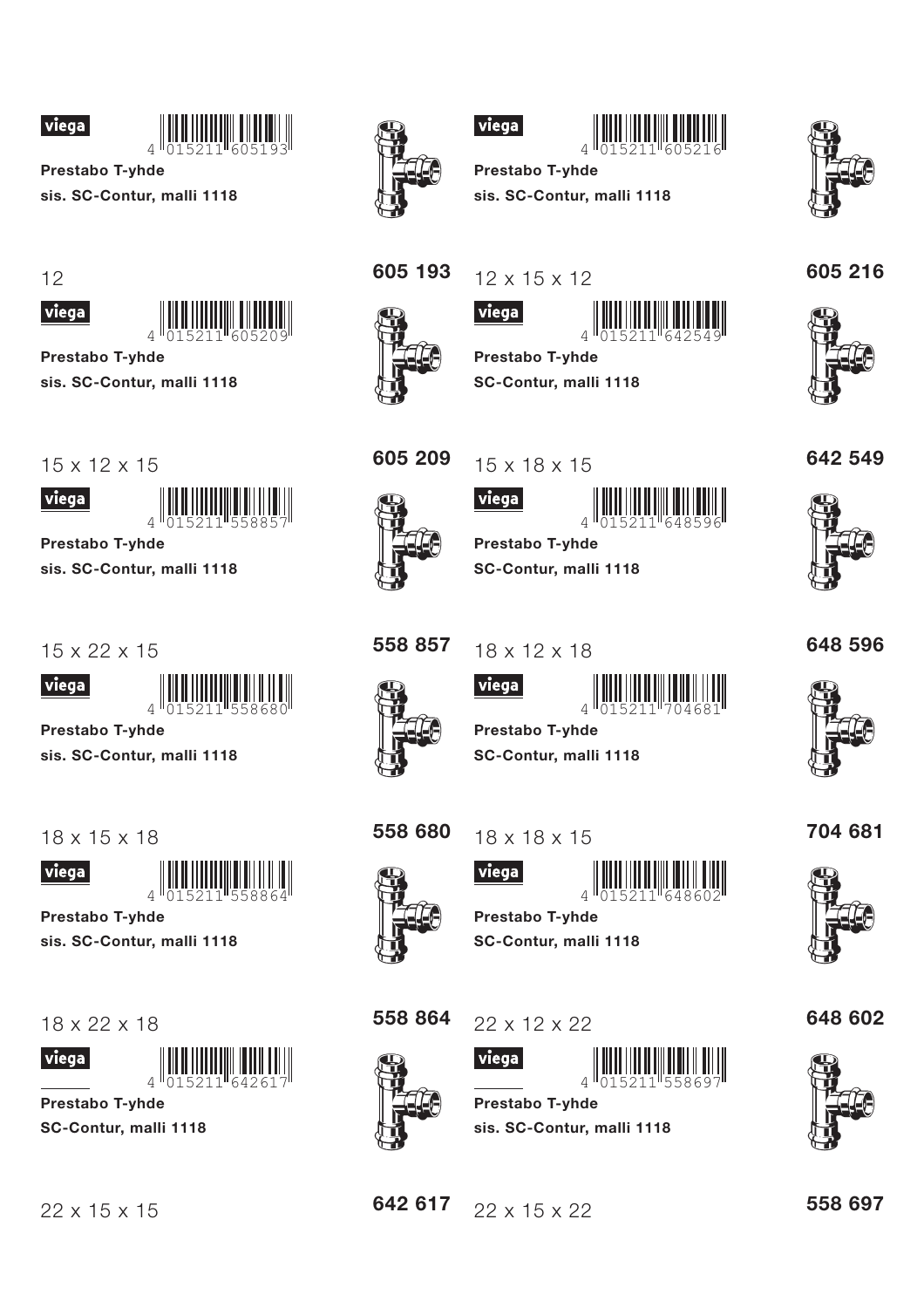



**Prestabo T-yhde** SC-Contur, malli 1118





Prestabo T-yhde

SC-Contur, malli 1118

22 x 22 x 15



**Prestabo T-yhde** 

sis. SC-Contur, malli 1118

28 x 15 x 28



Prestabo T-yhde

SC-Contur, malli 1118

28 x 22 x 22



Prestabo T-vhde

sis. SC-Contur, malli 1118

 $35 \times 15 \times 35$ 





Prestabo T-yhde sis. SC-Contur, malli 1118



viega



**Prestabo T-vhde** sis. SC-Contur, malli 1118



558 703

558 871



642 648

22 x 18 x 22 viega





Prestabo T-yhde sis. SC-Contur, malli 1118



22 x 28 x 22

<u>viega</u>



**Prestabo T-yhde** sis. SC-Contur, malli 1118

558 710 28 x 18 x 28



viega





**Prestabo T-vhde** sis. SC-Contur, malli 1118

642 693

28 x 22 x 28

viega



Prestabo T-vhde

sis. SC-Contur, malli 1118





558 765

 $35 \times 18 \times 35$ 

35 x 28 x 35

viega

**Prestabo T-yhde** sis. SC-Contur, malli 1118





558 772

558 734



558 727